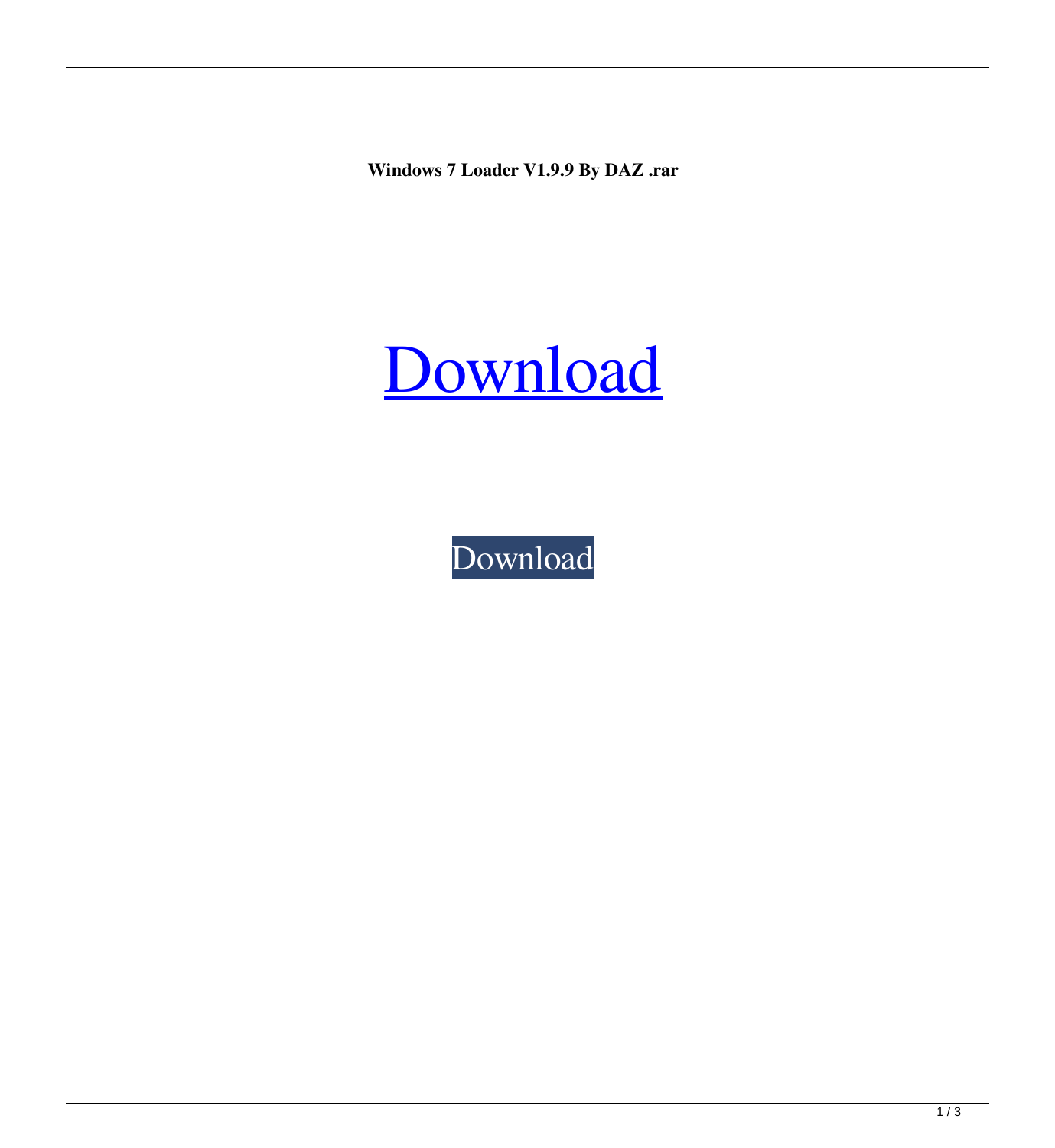download Windows 7 Home Premium (64 bit) | platonics 繧ェ繝ウ繝ゥ繝ッ繝ウョ 繝ォ繝。繝ゥ繝ケェ繝ウ繝ァ. シArduino-Compiler-1-1-in-0-2-Instagramcollection-720p-720p-episo-. . Category:1981 births Category:Living people Category:Japanese female singers Category:Musicians from Tokyo Category:People from Chiba PrefectureQ: How to open a TextView inside another view in android I have a newbie question. I have a Layout, and I am using nested LinearLayouts. I want to include a textview inside one of the linear layouts. When I try this TextView tv =  $(TextView)$ findViewById(R.id.tv); tv.setText(arg1); I get a error. The error I get is "The following classes could not be found: - TextView" I do not have a class called textview. Can anyone tell me how I can do this? Thanks A: This is because when you use xmlns:android="" it also imports the android.\* namespace. And this happens, so you are just using TextView inside another TextView and Android thinks you are not using that "android" class... You must use the xmlns to refer that textview and not the android one: TextView tv = (TextView) findViewById(R.id.tv); tv.setText(arg1); Stochastic denoising of a time series of monthly mean fire weather indices. Classical (linear) methods for inverse analysis of fire weather data are not suited for estimating accurate anomalies of a time series. A linear time series model based on the concept of the time-varying ARIMA structure is proposed for the problem of